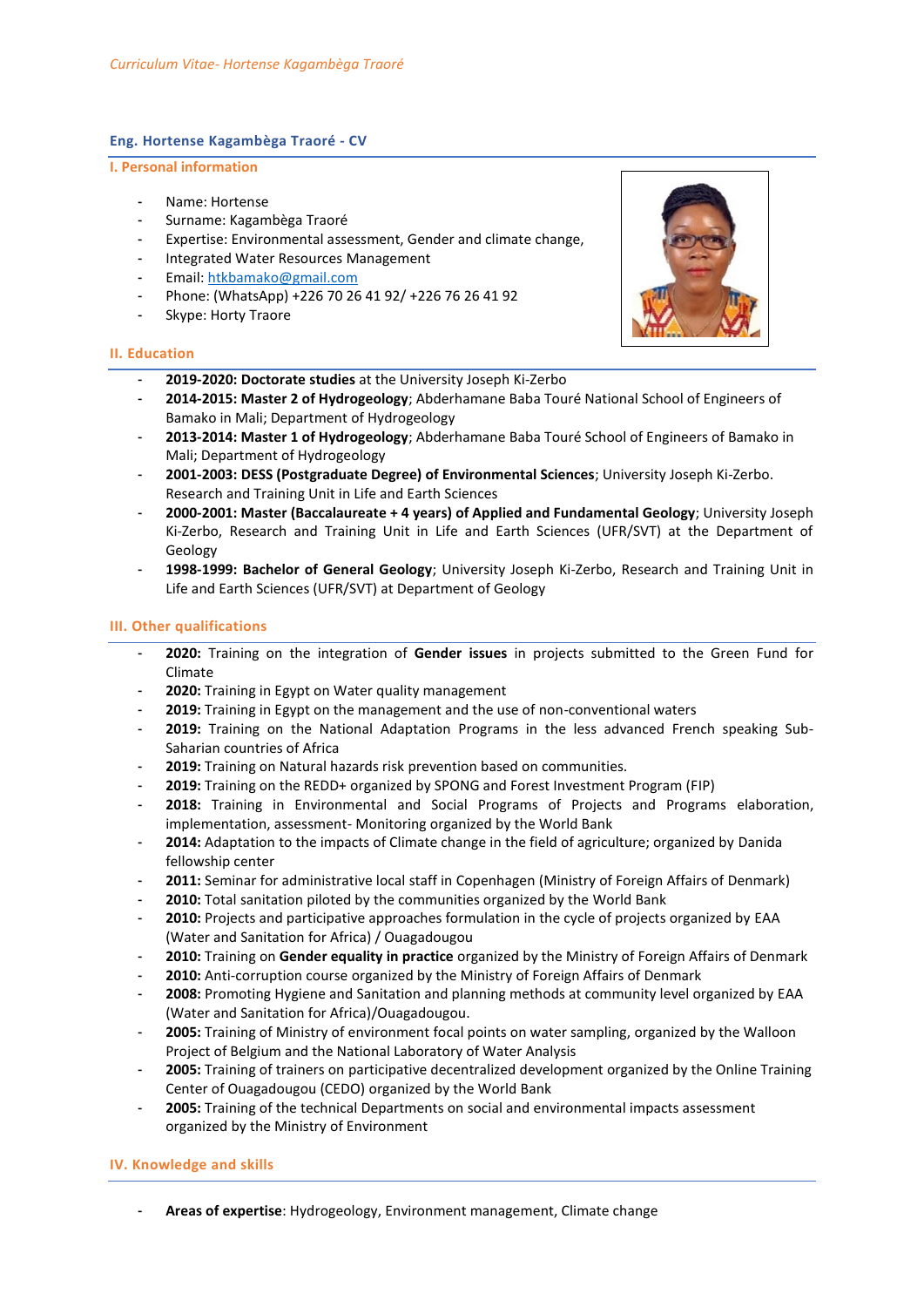## *Curriculum Vitae- Hortense Kagambèga Traoré*

- **Analytical skills:** Gender integration in development projects, Environmental impact assessment, Integrated Water Resources Management

# **V. Employment history**

- **2018- 2020: Program Manager at NGO Women Environmental Programme Burkina**
- $\triangleright$  Social and Environmental Safeguard of the projects and programs of the NGO WEP BF
- Management of the project Switch Africa Green
	- $\checkmark$  Training of 100 Small and Medium size Enterprises on industrial symbiosis  $\checkmark$  Renewable energy in enterprises
	- Renewable energy in enterprises
	- $\checkmark$  Sustainable consumption and production pattern
- Management of the project Women 2030
	- 80 women organizations trained on **Gender and females' leadership**
	- 80 women organizations trained on **Sustainable Goal Development**
	- 80 women organization trained on **Gender and natural resources management**
	- 10 organizations trained on **Gender and climate change**
- Projects elaboration (i) Integrated Wastes Management city of Ouagadougou and the rural commune of Saaba, (ii) Women access to productive energy in the rural commune of Saaba
- **2017: Technical Assistant** water, sanitation and integrated water resources management at the Danish Embassy
- **Name of assignment or projet: The Project of Initiative for Irrigation in the Sahel (PARIIS) Year: November 2019 to January 2020 Funder: World Bank Position held: Main Consultant Activities performed:**
- Social and Environmental Impacts assessment of the shallow land of Boromissi, commune of Siby.
- $\triangleright$  Elaboration of the data collection tools
- $\triangleright$  Public consultations
- $\triangleright$  Identification and Assessment of social and environmental Impacts
- Elaboration of the Social and Environmental Management Plan.
- **Name of assignment or project: The PRASE project Year: May – June 2018 Funder: World Bank Position held: Main Consultant Activities performed:**
- Elaboration of the data collection tools
- $\triangleright$  Elaboration of starting report validated by MOAD
- $\triangleright$  Assessment of the implementation of the measures of social and environmental safeguarde
- $\triangleright$  SWOT Analysis for the implementation of social and environmental safeguard measures
- $\triangleright$  Elaboration of the Action Plan for experiences capitalyzation.
- **Name of assignment or project:** Project of Support to Higher Education (PAES) Building a Virtual University in Burkina Faso **Year: March to July 2018 Funder: World Bank Position held: Main Consultant Activities performed:**
- Social and Environmental impact assessment for Virtual University of Burkina Faso (UV-BF) at Kouritenga.
- $\triangleright$  Social and Environmental impact assessment for the Opened Digital Spaces (ENO) at Karpala and Tampouy.
- **Name of assignment or project:** Industrial Unit Djama Djigui; Production of cooking oil and cattle crab **Year: April 2012 Funder:** Private promotor Industrial Unit Djama Djigui **Position held: Main Consultant Activities performed:**
- $\triangleright$  Environmental and Social Audit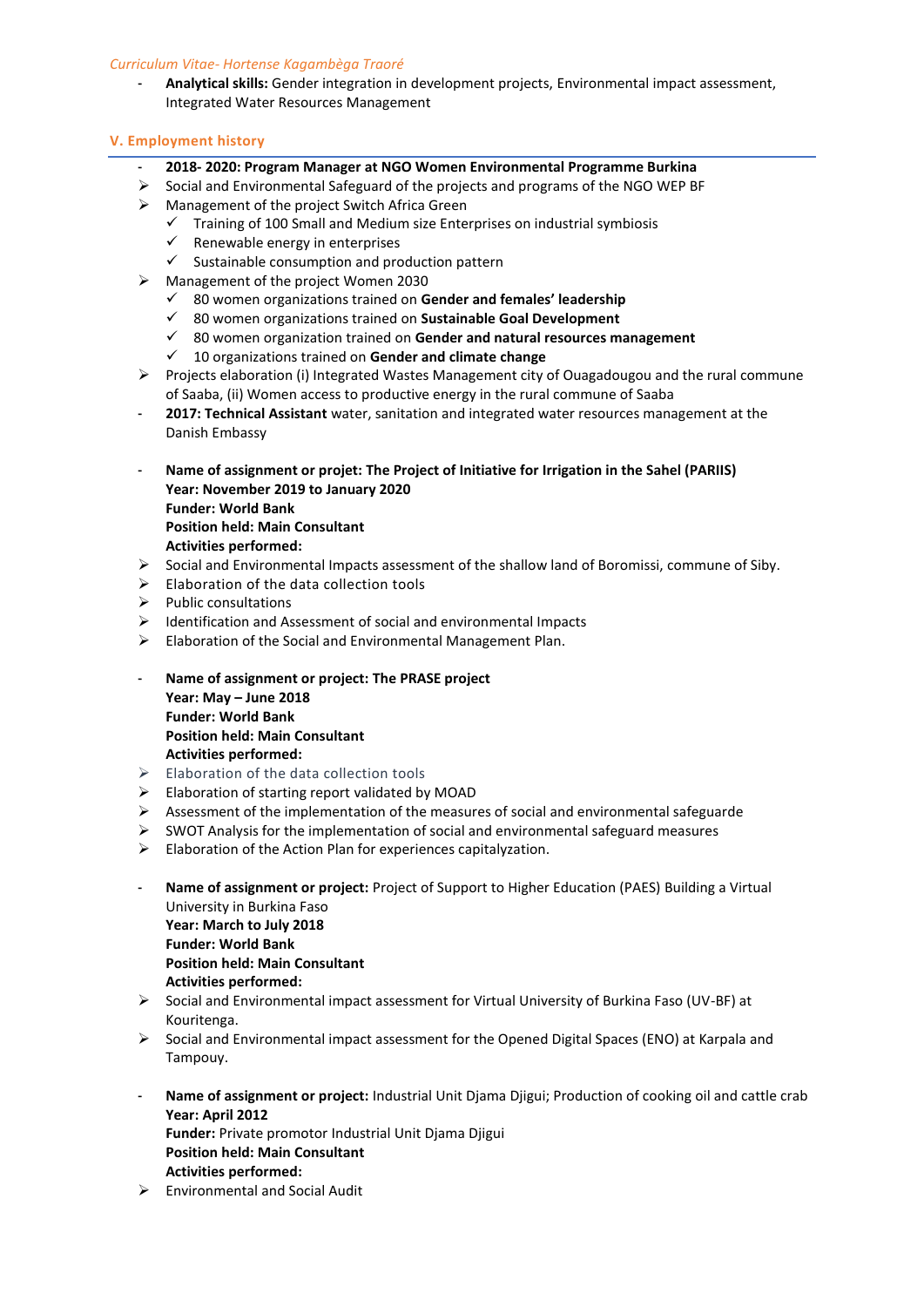### *Curriculum Vitae- Hortense Kagambèga Traoré*

- **Name of assignment or project: Project Ecological Sanitation (EcoSan-EU) Year: April 2008 Funder:** European Union **Position held: Main Consultant Activities performed:**
- $\triangleright$  Social and Environmental Audit

# **VI. Capacity building**

Supervision/membership of MSc and Bachelor

- **2012-2020:** Training of Master 1 and Bachelor students on Environmental assessment and Environmental audit at INGRID: Institute of Sustainable Development and Mining Risks Management
- **2016-2020:** National School of Waters and Forests, training of environment Inspectors on Social and Environmental Impact Assessment, Basic concepts of Climate changes
- **2019**: Intern in charge of research on: Good practices before, during and after flood at WASCAL Burkina
- **2016-2018: Associate Researcher** at the African Center of Research in Science and Training (CRES).
- Securing clean water supply in a context of climate change: case of Ouagadougou city and its rural Communes in Burkina Faso
- **2011-2018:** Training of Master 2 students on Environmental impact assessment, Climate Change and Sustainable Goal Development at the African Center of Research in Science and Training (CRES)

## **VII. Publication**

- **2018 : Article published in the newspaper "Afrique Science 14" (1) 2018, 1-12** ISSN 1813-548X, [http://www.afriquescience.info](http://www.afriquescience.info/) *Impacts of climate variations over the water resources in the Massili sub basin (Nakanbé Basin) in Burkina Faso.* 

## **VIII. Other positions and Internships in the field of Water and the Environment**

- **2012-2018:** Responsible for Building the Capacities of the National Network for the Promotion of Environmental Assessments (RENAPEE)
- **2015:** Internship at the National Agency of the Water of the Nakanbé on the integrated management of water resources.
- 2015: Hydrogeological study on dolerites and granites of Siby/Mali.
- **2015:** Sedimentary Internship and Hydrogeological and geomorphological study on the sandy hills of Sotuba, Koulouba, Point G, Lassa and Sikoronie in Mali.
- **2014:** Internship at the National Agency of the Water of the Nakanbé on the integrated management of Water resources.
- **2014:** Participation to the revision of the environmental legislation in Burkina Faso, MEEVCC.
- 2007: Responsible for the environmental education at the Foundation Nature and Life.
- 2005: Pollster for the project (ACDI-PUCD): Ecosystems management based on the communities in Burkina Faso Kombili (Province of Nahouri).
- **2005:** Pollster for the Project FAED-UE: Participative management of organizations of the civil society for environmental governance and the natural resources in Bobo – Dioulasso, Houndé and Orodara
- **2006 – 2007:** Practical internship at the Ministry of Environment and the Life Place; Department of Sanitation and the prevention of pollutions and nuisances.
- **2005 – 2006:** Practical internship at the Ministry of Environment and the Life Place; Department of Environmental Assessments.
- **2003:** Management of water, soil, air and improved seeds in Bobo Dioulasso and at Faracoba (valley of the Kou and INERA)
- **2003:** Physic of the environment (Sites: Ouagadougou and Bagré)
- **2003:** Biodiversity of the Ranch of games of Nazinga: fauna, flora and their biotope)
- **2003:** Treatment reuse of waste waters and rain waters CREPA (Regional Center for Clean Water and Sanitation)
- 2002: Water depollution by biological procedures (algae's farming in successive basins) on the site of the International School of Engineers of Rural Equipment (EIER).

# **IX. Participation to conferences and international negotiations**

- **2019:** Switch Africa Green Regional Sector Meeting on Green Manufacturing at Entebbe in Uganda
- $\triangleright$  Establishment of a Platform in order to consolidate and share the lessons on good practices;
- $\triangleright$  Program elaboration on the green industries of SWITCH Africa Green;